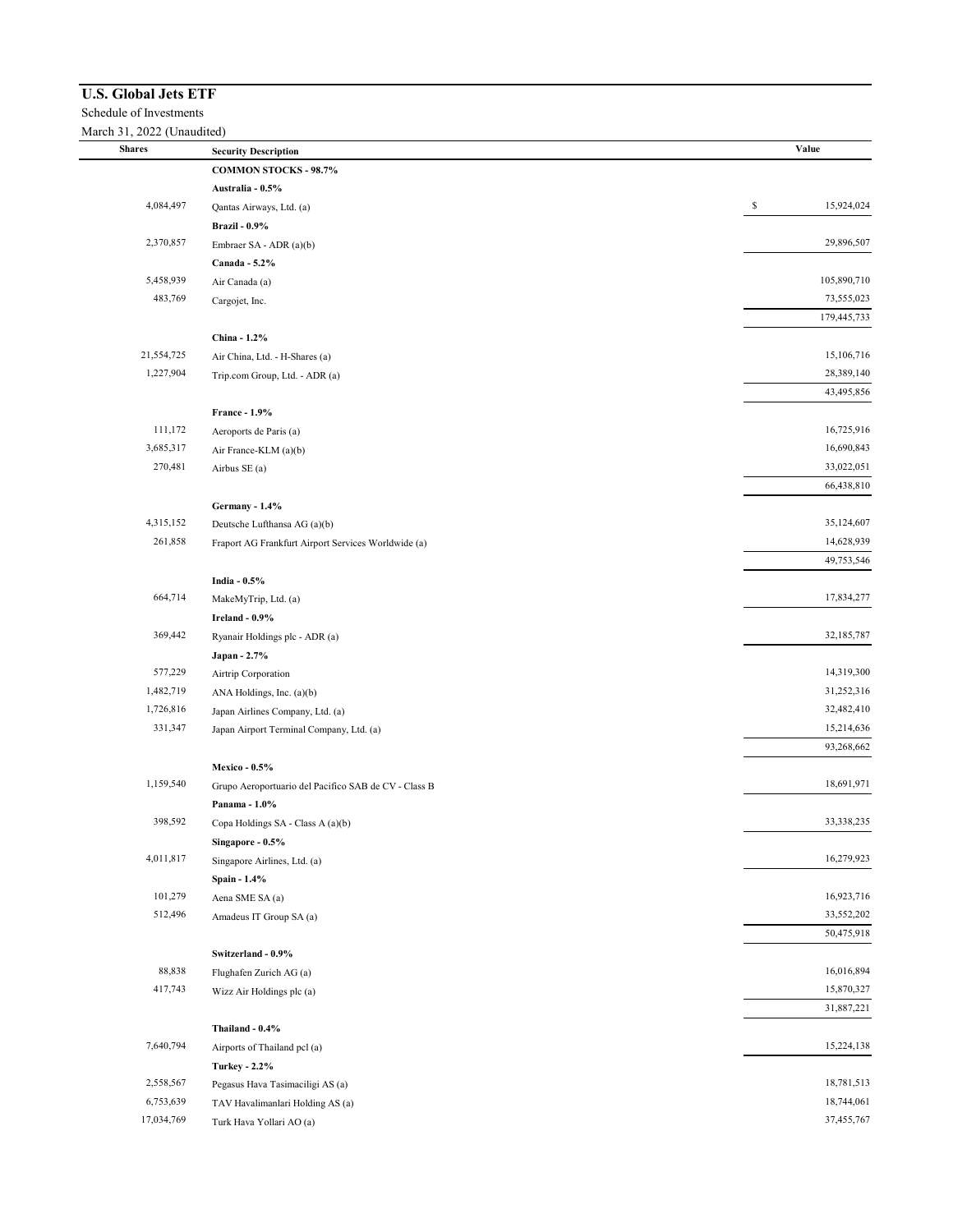|             |                                                                                        | 74,981,341         |  |  |
|-------------|----------------------------------------------------------------------------------------|--------------------|--|--|
|             | United Kingdom - 1.0%                                                                  |                    |  |  |
| 2,349,063   | easyJet plc (a)                                                                        | 17,175,772         |  |  |
| 8,610,268   | International Consolidated Airlines Group SA (a)                                       | 16,088,547         |  |  |
|             |                                                                                        | 33,264,319         |  |  |
|             | United States - 75.6% (c)                                                              |                    |  |  |
| 1,809,766   | Alaska Air Group, Inc. (a)                                                             | 104,984,526        |  |  |
| 616,869     | Allegiant Travel Company (a)(b)                                                        | 100,173,357        |  |  |
| 20,750,111  | American Airlines Group, Inc. (a)(b)                                                   | 378,689,526        |  |  |
| 332,469     | Boeing Company (a)                                                                     | 63,667,812         |  |  |
| 29,231      | Booking Holdings, Inc. (a)                                                             | 68,647,543         |  |  |
| 8,991,349   | Delta Air Lines, Inc. (a)                                                              | 355,787,680        |  |  |
| 339,441     | Expedia Group, Inc. (a)(b)                                                             | 66,418,420         |  |  |
| 242,027     | General Dynamics Corporation                                                           | 58,372,072         |  |  |
| 5,012,194   | Hawaiian Holdings, Inc. (a)(b)                                                         | 98,740,222         |  |  |
| 6,983,054   | JetBlue Airways Corporation (a)(b)                                                     | 104,396,657        |  |  |
| 6,549,804   | Sabre Corporation (a)(b)                                                               | 74,864,260         |  |  |
| 3,338,647   | SkyWest, Inc. (a)                                                                      | 96,319,966         |  |  |
| 7,162,933   | Southwest Airlines Company (a)(b)                                                      | 328,062,331        |  |  |
| 4,373,014   | Spirit Airlines, Inc. (a)(b)                                                           | 95,637,816         |  |  |
| 3,804,889   | Sun Country Airlines Holdings, Inc. (a)(b)                                             | 99,611,995         |  |  |
| 852,445     | Textron, Inc.                                                                          | 63,404,859         |  |  |
| 2,468,862   | TripAdvisor, Inc. (a)(b)                                                               | 66,955,537         |  |  |
| 8,690,336   | United Airlines Holdings, Inc. (a)(b)                                                  | 402,883,977        |  |  |
|             |                                                                                        | 2,627,618,556      |  |  |
|             | TOTAL COMMON STOCKS (Cost \$3,614,240,459)                                             | 3,430,004,824      |  |  |
|             | <b>PREFERRED STOCKS - 1.1%</b>                                                         |                    |  |  |
|             | <b>Brazil - 1.1%</b>                                                                   |                    |  |  |
| 1,242,830   | Azul SA - ADR (a)(b)                                                                   | 18,704,592         |  |  |
| 2,661,809   | Gol Linhas Aereas Inteligentes SA - ADR (a)(b)                                         | 19,165,024         |  |  |
|             | TOTAL PREFERRED STOCKS (Cost \$38,752,148)                                             | 37,869,616         |  |  |
|             | <b>SHORT-TERM INVESTMENTS - 0.3%</b>                                                   |                    |  |  |
| 10,598,979  | First American Government Obligations Fund - Class X, 0.19% (d)                        | 10,598,979         |  |  |
|             | TOTAL SHORT-TERM INVESTMENTS (Cost \$10,598,979)                                       | 10,598,979         |  |  |
| Units       | <b>INVESTMENTS PURCHASED WITH PROCEEDS FROM SECURITIES LENDING - 19.4%</b>             |                    |  |  |
| 673,216,104 | Mount Vernon Liquid Assets Portfolio, LLC, 0.39% (d)(e)                                | 673,216,104        |  |  |
|             | TOTAL INVESTMENTS PURCHASED WITH PROCEEDS FROM SECURITIES LENDING (Cost \$673,216,104) | 673,216,104        |  |  |
|             | TOTAL INVESTMENTS - 119.5% (Cost \$4,336,807,690)                                      | 4,151,689,523      |  |  |
|             | Liabilities in Excess of Other Assets - (19.5)%                                        | (676, 227, 695)    |  |  |
|             | <b>NET ASSETS - 100.0%</b>                                                             | S<br>3,475,461,828 |  |  |

ADR American Depositary Receipt.

(a) Non-income producing security.

(b) All or a portion of this security is out on loan as of March 31, 2022. Total Value of securities out on loan is \$661,771,167.

(c) To the extent that the Fund invests a significant portion of its assets in the securities of companies of a single country or region, it is more likely to be impacted by events or conditions affecting the country or region.

(d) Rate shown is the annualized seven-day yield as of March 31, 2022.

(e) Privately offered liquidity fund.